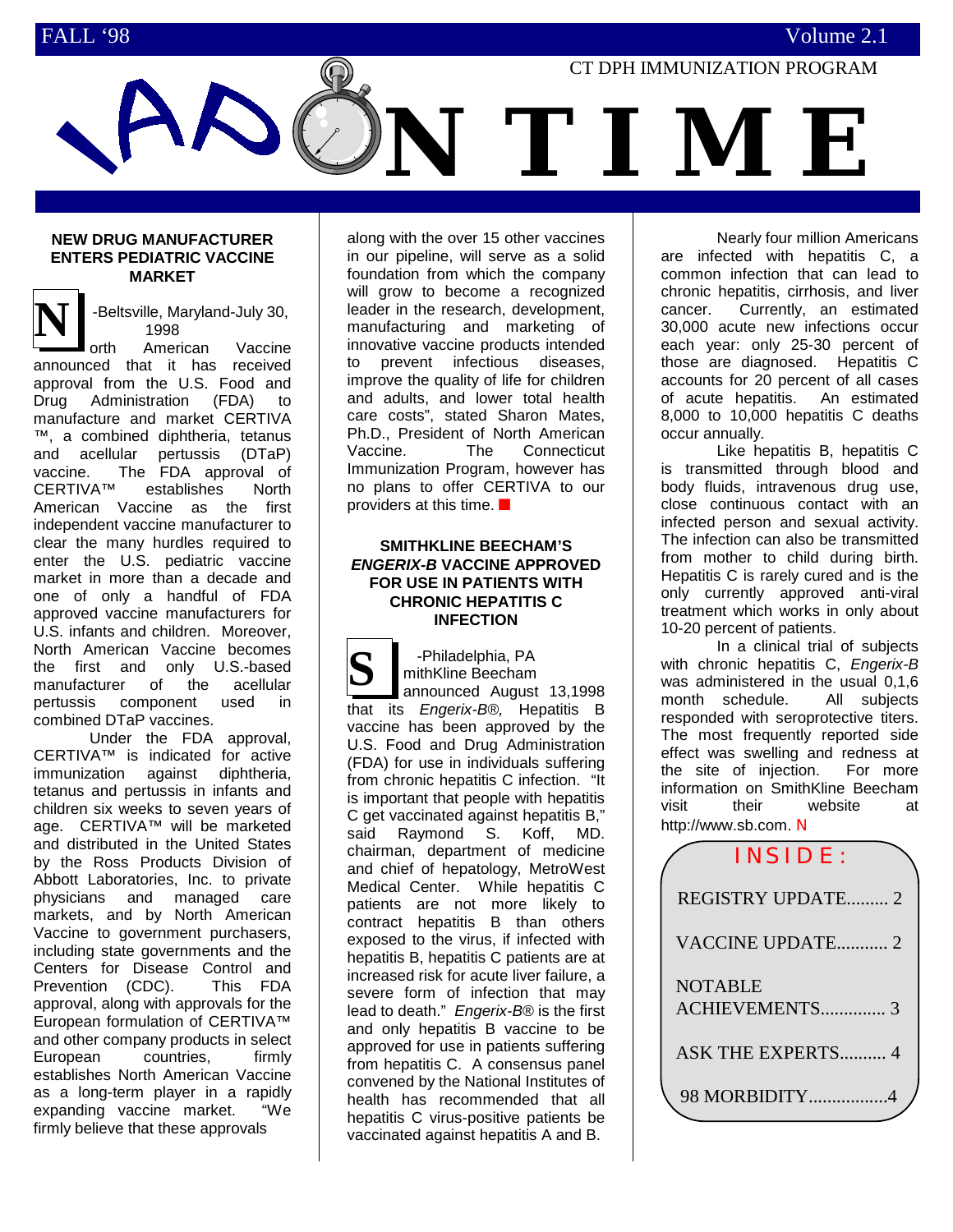# **VACCINE UPDATE**

VFC resolutions: *The Advisory Committee on Immunization Practices (ACIP) met on June 24-25 in Atlanta to discuss key issues regarding immunization policy. The following summarizes major outcomes of the meeting regarding childhood vaccines.*

# **Rotavirus**

Several informational items were presented regarding the recently licensed rotavirus vaccine. An updated cost analysis which included estimates of adverse-event costs demonstrated relatively minor impact on the overall benefit to society favoring rotavirus vaccine use. Adverse events seem to be limited to fever, mostly post -dose 1, with 1-2% of recipients experiencing fever up to 39 degrees F occurring mostly on days 3-5 after the first dose. Laboratory surveillance data from multiple sites demonstrated a higher than expected prevalence of serotype 9 isolates: the implications for the tetravalent vaccine (which contains serotypes 1-4) are unclear at this time. Analysis of risk factors for hospitalization for viral gastroenteritis in children 1-11 months of age demonstrated that infants with low birth weight, those born to young or unmarried mothers, and those with Medicaid insurance are at higher risk of hospitalization. An informal policy analysis examining possible options for vaccination policy was also presented which supports a universal recommendation: a dissenting commentary from a representative from the American Academy of Family Physicians was also presented which focused on issues of disease importance and possible "mandatory" use of this vaccine. After full discussion, the ACIP endorsed the draft recommendation for universal use of rotavirus vaccine at 2,4, and 6 months of age, with all three completed by 1 year of age.

## **Highlights from National Immunization Conference** *Atlanta, GA*

The Connecticut Immunization Program received National recognition for having the highest immunization rates in the country. Dr. Orenstein, Director of the National Immunization Program, presented a plaque to Vincent Sacco, Program Supervisor acknowledging Connecticut's achievement. Connecticut tied two New England neighbors, Maine and Massachusetts with 87% coverage for the 4:3:1 primary childhood immunization series in the 1997 calendar year. The results were obtained from the National Immunization Survey, and cover 19-35 month-old children who were born between February 1994 and May 1996. The official data was printed in the July 10,1998 issue of *Morbidity and Mortality Weekly Report.* Connecticut is now only 3 percentage points away from reaching the Year 2000 goal of 90% coverage.

Rita Kornblum, Hartford IAP Coordinator delivered a presentation at a workshop entitled *Public/Private Coordination of Immunization Outreach for Infants at Risk.* The workshop essentially outlined the "Take Five" program started in Hartford to improve the on-time immunization rates of Hartford infants to 90% at ages 7 and 24 months. The program matches 5 at-risk infants with well-trained volunteer advocates who call and/or write new mothers

reminding them to get their children vaccinated. They work with each family for 12-15 months. The preliminary results of the program show that the first 175 infants in the program have an on-time immunization rate 15-35% higher than the Hartford baseline. For more information, or to enroll a child in the program, call Rita Kornblum at the Hartford Health Department at (860) 547-1426 X7188.

Sue Gran, Danbury IAP Coordinator, and Patricia Reape from the Danbury VNA presented a workshop entitled, *Using a Mobile Health Van to Immunize Under-*This workshop served to describe strategies for developing and implementing community partnerships that promote disease prevention through immunization. A collaboration was initiated between the Danbury Immunization Program, the Danbury Health Department, the Danbury VNA and Danbury Hospital to implement a mobile health van. Launched in July 1997, "Wellness on Wheels" visits various community sites to provide immunizations, outreach, education, and clinical care to sick and will children. As a result of the health van, more than 200 children had been immunized.

Joan Christison-Lagay, Director of the Connecticut Immunization Registry and Tracking System, gave a presentation entitled *A Collaborative Program Between the Managed Care Industry and State Government Agencies to Improve Immunization Rates in the Under Two Population*. Her workshop described the advantages of collaboration between the managed care industry and a state centralized registry for ensuring timely immunization.

# **REGISTRY UPDATE**

The State Immunization Program has been diligently preparing for the roll out of the statewide immunization registry. Recently, state registry personnel met with the software vendor contracted to provide the product and service to receive a demonstration of how the software will work and ask questions.

The surveys regarding computer capability and compatibility that were sent to all pediatric immunization providers in the state have started to come back. Soon the statistics from the surveys will be used to determine a starting point as well as the hardware needed on a per practice basis. Providers have begun to ask some valid questions about the Connecticut Immunization Registry and Tracking System. In response, registry personnel have put together the answers to some commonly asked questions.

# *What are the hardware requirements for running this application in my office?*

- Pentium class PC
- 16 MB RAM for Windows 95 or 24 MB RAM for Windows NT
- 2 MB space on the hard drive for Thin Client or 500 KB space on hard drive for Web Browser /Java Client
- 28.8 KB modem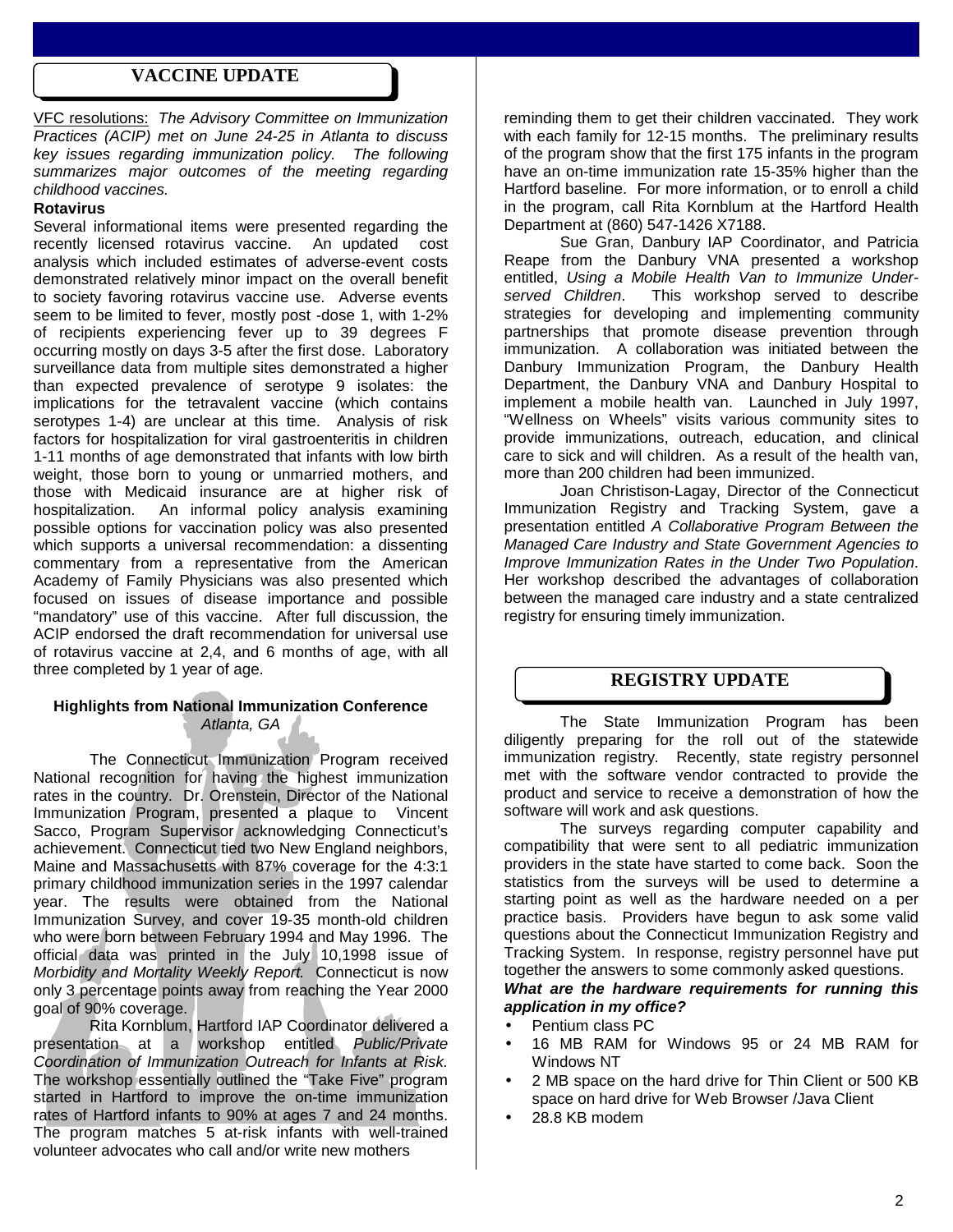#### *(Registry Update ctd.)*

#### *What will this software or access via the modem cost me?*

There will be no cost for the software or access to the central database in Hartford.

*What are the benefits of this software for my practice?*

- Identify children who are behind in their immunizations
- Automatically generate follow-up reminder notices to parents of those children who are behind
- Immunization histories on patients who transfer from one practice to another resulting in fewer calls to previous providers
- Electronically print out immunization histories on school and daycare forms resulting in less time spent on manually filling out school and daycare forms
- If using the vaccine inventory module, the capability to electronically order vaccines from the state and report their inventory and doses administered based on the data entry of immunizations
- Decrease the risk of over immunization
- Determine the immunization coverage levels for their practice
- Generate pre-appointment reminders to parents for upcoming scheduled immunizations

#### *How will my practice get connected to use the registry on-line?*

From the Windows 95 or Windows NT desktop, an icon will be visible. By double clicking this icon, the application to dial up to the central registry will start. A login screen will appear where the practice will key in their user login identification and password a second time. This will bring the end user into CIRTS. The state is working towards only two login screens to ensure that only authorized users are accessing the registry. Presently, the system requires three login screens to run.

#### *How will my practice get connected to use the registry through phone/fax back service?*

The practice must have a touch-tone phone and a fax machine to use this interface. The practice will call the telephone number provided to use this service; the voice response unit will process the information prompting the call to enter in the necessary information after the call has been authenticated. The caller will be able to request the following reports:

- Immunization history
- Immunization recommendation
- Both of the above
- Immunization certificate school form
- Davcare form

The caller will be prompted to key in enough information to uniquely identify the child. The practice may request information on more than one child during any session. Once the caller is finished with this session, the voice response unit will break the connection. The system will process the request and will call the fax machine at the practice. Once the fax machine connection has been made, the requested reports will be faxed.

#### *How will my practice know when they will be targeted to be connected?*

There will be an enrollment process. The enrollment packet will need to be completed and returned to the Department of Public Health. There will be several different types of enrollment information needed to set up the practice in the registry. There will be a section for information related to the practice including demographics about the practice, contact people and phone numbers, type of immunization schedule the practice uses for their patients, whether the practice wants to use reminder/recall, inventory tracking, type of access (on-line or fax back service), etc. There will be a section to be completed for each person actually running the system (end user). This will provide registry personnel with information to set up the proper access for the end user and determine the training needs of the practice. Once the practice has been set up in the new software, the practice will be called by a trainer and a scheduled appointment will be made for training to occur.

#### *When will implementation begin and where?*

The planned implementation schedule at this time based on delivery and system acceptance is to begin in Hartford in January 1999. After the Hartford area, the planned implementation is in the larger cities, most likely New Haven, Bridgeport, and Waterbury.

*The following graph represents data collected using the CIRTS database. Individual providers will have the capability to generate this type of data in their own practice.*

## **Immunization Status of Children Enrolled Medicaid Managed Care Children born January 1, 1995 - December 31, 1995\* 4DTP, 3Polio, 1 MMR, 2Hib, 2HepB @ 24 mos. of age\*\***



\* Preliminary data on Children continuously enrolled in Medicaid 11 of 12 months prior to 2nd birthdate

\*\*Met HEDIS reporting requirements for Medicaid Managed Care

# NOTABLE ACHIEVEMF **New London**

Debra Frank visited Lawrence & Memorial's "Caring for your Baby" class. She gave a presentation on the importance of immunizations and answered several parents questions on immunization. She also distributed immunization literature and gave

a brief discussion of CIRTS with sample copies of the CIRTS enrollment form. She showed the video, "BABY TALK- A vaccination message for parents" by Merck. Twenty-six parents were present. Parents were encouraged to call her at the New London Health Department with any further questions. **East Hartford**

Carol Walsh has collaborated with the corporate headquarters of BIG Y grocery stores to have a printed immunization message from CDC's National Immunization Program appear on grocery bags. The slogan, "Don't Wait, Vaccinate!" along with an informational message and phone number to call for immunizations will be printed on the bags. This ad campaign will span both Connecticut and Massachusetts.